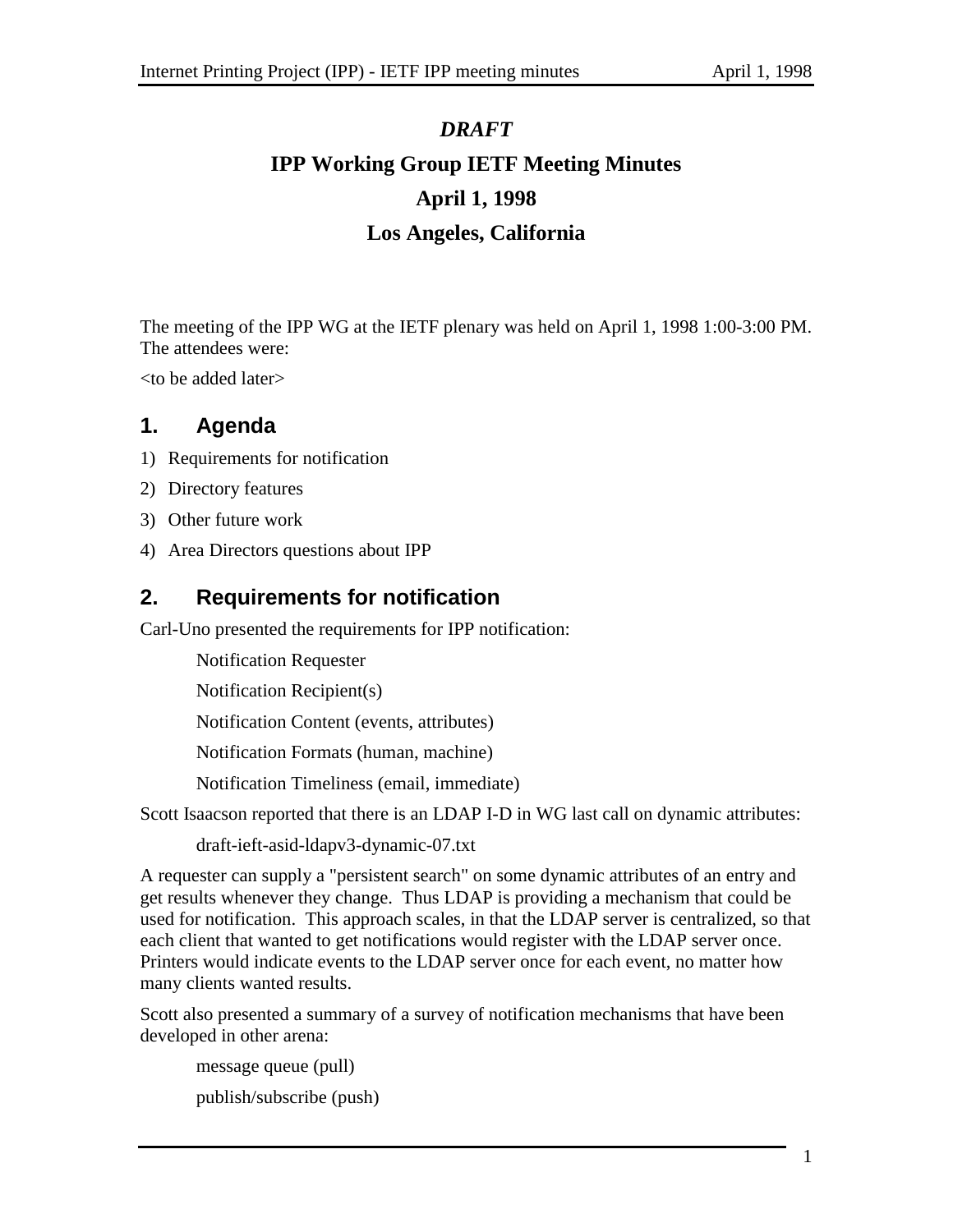Quality of Service (privacy, latency, authentication, authorization)

Variants (durable, once, at least once, at most once)

Industry (OMG, Java, SNMPv3, email, SMTP MDN/DSN

Abstract Events:

Printer (error, warning, report)

Job (error, warning, report)

Concrete Events:

State Change (input tray  $< 50$  sheets)

Concentrate on abstract events

An attendee suggested that we consider Tool Talk

has broadcast

has event filtering

Jeff Case, SNMPv3 developer, was present and indicated that SNMPv3 needed the System Administrator to setup authorization for each subscriber.

Jeff Case and Keith Moore live near each other in Tennessee and will get together to discuss SNMPv3 capabilities and usage for notification. It would be good if a PWG member could attend their discussion as well.

# **2. Directory Schema**

Scott Isaacson indicated that he and several other IPP folks worked with the SLP editor to update the printer scheme intended to cover an IPP printer and an LPD printer. The entries for each might look like:

service:printer:http://server.sun.com/cgi-bin/push-printer

service:printer:lpr://

The SLP STRINGL (L for literal) is identical to IPP keywords, i.e., no translation to user's natural language.

One SLP entry is needed for each printer and security combination. So even if an IPP Printer uses a single URI for both secure and regular, the SLP directory will need two entries.

In SLP, the concrete protocol is http and lpr, respectively, and the abstract protocol is ipp.

### **3. Future Work**

Carl-Uno indicated that possible future work might include:

- 1) System Administrator functions
- 2) Extensions, such as dictionaries and per document attributes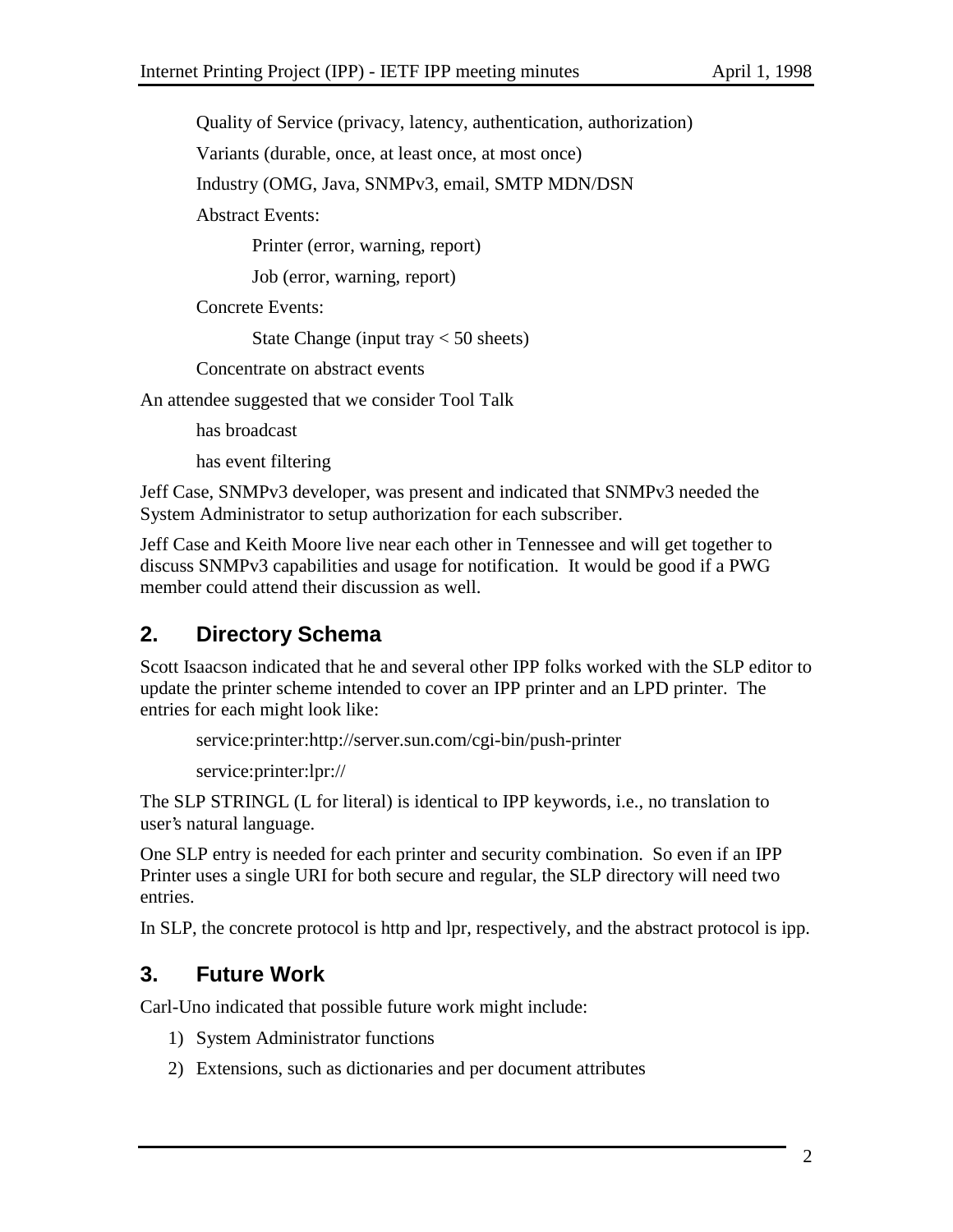- 3) MIME media types for each of the Printer MIB Interpreter Language families that do not currently have MIME media types.
- 4) Extensions for Host-to-Device usage

#### **3.1 MIME media type feedback**

IETF feedback indicated that we should ask vendor's whether they wanted to register their own Interpreter Language family, or wanted the PWG to do it on their behalf. Keith Moore indicated that there is no problem with the PWG registering something that a particular company owns, especially if it is in common usage but that company isn't registering the Interpreter Language family. On the other hand, if an Interpreter Language Family isn't being used any more, there is no point in registering it.

ACTION ITEM (Tom Hastings): prepare a straw man list of Printer MIB Interpreter Language family entries, indicating which already have MIME media types, which the PWG wishes to register, unless the vendor responds that they prefer to, and which the PWG has no interest in registering and will leave to the vendor to do as it pleases.

#### **3.2 Host-to-device extensions**

Keith Moore indicated that the IETF might be willing to have a host-to-device protocol on the IETF standards track. He'd like to hear more about it.

## **4. Keith Moore's questions and feedback about IPP**

Keith indicated that he is reading the IPP documents carefully. Because the document is long, it is taking a while. He and the IESG will have some responses in a few weeks. He has some questions that the group was glad to answer:

1) What kind of extensions can be added without effecting interoperation?

Answer: new values to existing attributes, new Job Template attributes, new Operation Attributes, and any Job Template attribute extension (if the requester omits or supplies the "ipp-attribute-fidelity"  $=$  'false').

2) He questioned the Create-Job "ipp-attribute-fidelity" operation attribute being for all Job Template attributes at once. He thought that the \*implementation code\* would be simpler and more extensible if fidelity were specified per attribute.

Answer: We explained that we could compatibility add a Create-Job operation attribute that explicitly listed Job Template attributes that were compulsory (and/or one that listed Job Template attributes that were non-compulsory), since unknown operation attributes SHALL be ignored and returned in the response (with 'successfulok-ignored-or-substituted-attributes' status code returned as a status). Only if ignoring an operation attribute extension would adversely affect new clients working with older servers, would we have to increment the major version number of the protocol. This was an illustration of how we could compatibly add attributes without impacting interoperability.

3) What job state should an IPP Printer return, if it sends jobs to a device or server that cannot be queried?